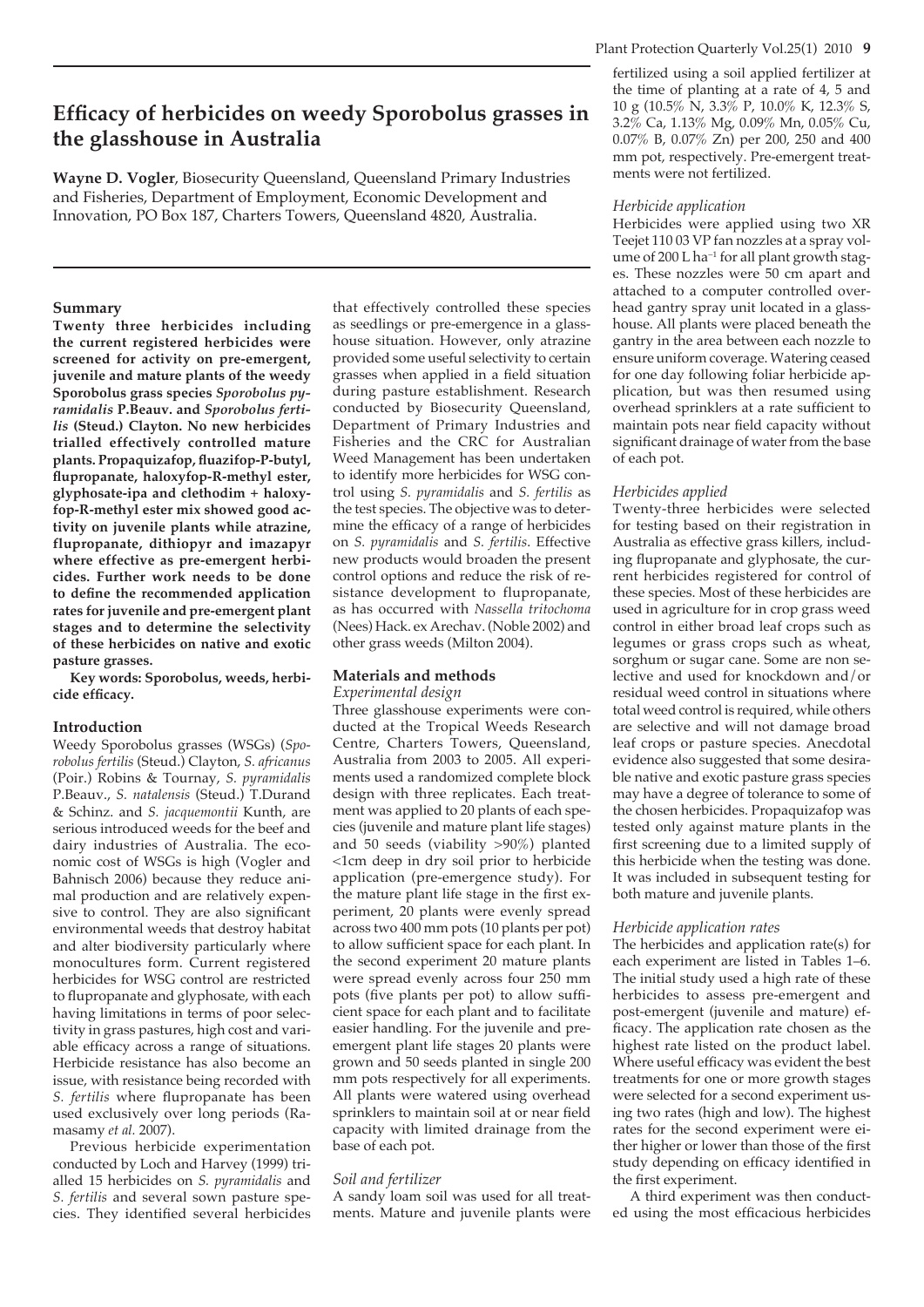for each plant life stage identified in the second experiment. This experiment used five rates of each herbicide with the highest rate based on results from the second experiment and lower rates determined using a Log scale. The herbicide clethodim + haloxyfop-R-methyl ester mix (Table 5) was included in the third experiment as both component herbicides had shown efficacy in the previous experiments.

The adjuvant Uptake® (582 g L−<sup>1</sup> paraffinic oil, 240 g L<sup>-1</sup> alkoxylated alcohol non-ionic surfactants) was used at the rate of 1 L ha<sup>−</sup><sup>1</sup> for all herbicide treatments on mature and juvenile plants except with the soil active herbicide flupropanate. No adjuvant was used for soil applied preemergence treatments.

## *Plant size, efficacy assessment and data analysis*

Juvenile plants were 10 to 15 cm high with 5 to 6 developed tillers in the first and second experiment and 15 to 20 cm high with 7 to 8 developed tillers in the third experiment. Mature plants were 120 to 140 cm high with 10 to 12 developed tillers and at least one inflorescence at the time of herbicide application. In all experiments herbicide efficacy was determined by plant mortality based on visual inspection. Where mortality was limited, visual ratings (Table 1) or plant dry weights (Table 3) were also used to determine efficacy and select herbicides for further experimentation. In all cases, apart from the final pre-emergence herbicide experiment and with flupropanate, plant mortality was assessed by visual inspection for any live shoots 84 days after herbicide application. Plant mortality for the final preemergent herbicide experiment (Table 6) and treatment by the slow acting herbicide flupropanate were assessed 55 days and six months after herbicide application respectively. Analysis of variance with conducted on data and differences identified using Fisher's Protected LSD.

#### **Results**

*First experiment*

While mature plant mortality was low. most herbicides caused significant plant damage to both species (Table 1). The herbicides retained for further testing on mature plants caused severe damage (damage ratings of at least 4) (Table 1) to one or both test species. Nine of the 23 herbicides were retained for further testing on mature plants (Table 1).

Juvenile plants were more susceptible to a wider range of herbicides than mature plants, with 12 herbicides selected for further testing based on high levels of mortality for one or both species (Table 2). Apart from flupropanate, most of these herbicides caused plant mortalities of 80% or more for one or both of these species. Although flupropanate did not cause high levels of mortality it was included in subsequent testing because it is one of the registered herbicides for control of *Sporobolus*  species (Table 2). Tebuthiuron showed high levels of efficacy, particularly on juvenile plants. However, testing on both juvenile and pre-emergent plants was discontinued as severe off target damage to trees may occur where tree feeder roots are present in the treated zone around target weeds.

Of the nine herbicides tested for preemergent efficacy four showed sufficient activity to warrant further testing. In particular, imazapyr and dithiopyr caused  $100\%$  mortality while atrazine and flupropanate were included for subsequent testing due to high juvenile and known pre-emergent activity and a current registration for *Sporobolus* control respectively (Table 2).

### *Second experiment*

Mortality of mature plants of *S. fertilis* was generally higher than that of *S. pyramidalis* for all herbicides except for glyphosateipa where the result was reversed (Table 3). Imazapyr, propaquizafop, fluazifop-Pbutyl, flupropanate and haloxyfop-R-methyl ester caused greater than 90% mortality of *S. fertilis* compared to no more than 60% mortality for *S. pyramidalis*, indicating that these herbicides may be useful in the control of at least some *Sporobolus* species (Table 3). All herbicides except the low rates of clethodim and sethoxydim applied to *S. pyramidalis* caused significant reductions in plant biomass compared to control treatments, indicating significant activity even though in most instances this was not reflected in high plant mortality (Table 3). However, the application rates used to achieve these levels of mortality and biomass reduction were very high making the use of these herbicides in a practical sense questionable (Table 3), resulting in the discontinuation of herbicide testing on mature *Sporobolus* plants.

All herbicides except MSMA and dithiopyr produced high mortality of juvenile

| Table 1. Experiment 1 – plant mortality (average $\%$ ) and damage ratings           |
|--------------------------------------------------------------------------------------|
| (visual) of mature S. <i>pyramidalis</i> and S. <i>fertilis</i> plants 84 days after |
| herbicide application.                                                               |

|                                        |                          | S. pyramidalis     |                               | S. fertilis       |                      |
|----------------------------------------|--------------------------|--------------------|-------------------------------|-------------------|----------------------|
| Herbicide                              | Rate<br>$(kg ha-1 a.i.)$ | Mortality          | Damage<br>rating <sup>C</sup> | Mortality         | Damage<br>rating $C$ |
| Imazapyr <sup>A</sup>                  | 1.0                      | 20.0 e             | $\overline{4}$                | 91.7a             | $\overline{4}$       |
| Atrazine                               | 3.0                      | 0.0 <sub>h</sub>   | 2                             | 15.0 ef           | 2                    |
| Isoxaflutole                           | 0.15                     | 0.0 <sub>h</sub>   | 2                             | 0.0 <sub>h</sub>  | 2                    |
| Glufosinate-ammonium                   | 0.8                      | 0.0 <sub>h</sub>   | 2                             | 0.0 <sub>h</sub>  | 3                    |
| Metsulfuron-methyl                     | 0.036                    | 0.0 <sub>h</sub>   | $\overline{2}$                | 0.0 <sub>h</sub>  | $\overline{2}$       |
| Propaquizafop <sup>A</sup>             | 0.09                     | $1.7$ gh           | 3                             | 41.7 d            | $\overline{4}$       |
| Diuron                                 | 1.8                      | 0.0 <sub>h</sub>   | 2                             | 0.0 <sub>h</sub>  | $\overline{2}$       |
| <b>DSMA</b>                            | 0.7                      | 0.0 <sub>h</sub>   | 2                             | 0.0 <sub>h</sub>  | $\mathbf{1}$         |
| Imazapic                               | 0.096                    | 0.0 <sub>h</sub>   | 2                             | 0.0 <sub>h</sub>  | 1                    |
| Fluazifop-P-butyl <sup>A</sup>         | 0.414                    | 0.0 <sub>h</sub>   | 3                             | 63.3 с            | $\overline{4}$       |
| Tebuthiuron                            | 2.0                      | 0.0 <sub>h</sub>   | 2                             | 36.7 d            | 3                    |
| Ethoxysulfuron                         | 0.15                     | 0.0 <sub>h</sub>   | 2                             | 0.0 <sub>h</sub>  | 2                    |
| Iodosulfuron-methyl-sodium             | 0.01                     | 0.0 <sub>h</sub>   | $\overline{2}$                | 0.0 <sub>h</sub>  | $\overline{2}$       |
| <b>MSMA</b> <sup>A</sup>               | 4.8                      | 0.0 <sub>h</sub>   | 3                             | 11.7 efg          | $\overline{4}$       |
| Dithiopyr                              | 0.42                     | 0.0 <sub>h</sub>   | $\overline{2}$                | 0.0 <sub>h</sub>  | $\mathbf{1}$         |
| Sulfometuron-methyl                    | 0.3                      | 0.0 <sub>h</sub>   | $\overline{2}$                | 0.0 <sub>h</sub>  | 1                    |
| Fenoxaprop-P-ethyl                     | 0.041                    | 0.0 <sub>h</sub>   | $\overline{2}$                | 0.0 <sub>h</sub>  | $\overline{2}$       |
| Glyphosate-ipa <sup>A</sup>            | 0.72                     | 8.3 efg            | $\overline{4}$                | 3.3 <sub>h</sub>  | 3                    |
| $C$ lethodim <sup><math>A</math></sup> | 0.096                    | 0.0 <sub>h</sub>   | 3                             | 8.3 fgh           | $\overline{4}$       |
| Sethoxydim <sup>A</sup>                | 0.192                    | 0.0 <sub>h</sub>   | 2                             | $6.7$ fgh         | 4                    |
| Imazethapyr                            | 0.096                    | 0.0 <sub>h</sub>   | 1                             | 0.0 <sub>h</sub>  | 1                    |
| Flupropanate <sup>A,B</sup>            | 1.49                     | 0.0 <sub>h</sub>   | 2                             | 80.0 <sub>b</sub> | $\overline{4}$       |
| Haloxyfop-R-methyl ester <sup>A</sup>  | 0.416                    | 8.3 <sub>efg</sub> | $\overline{4}$                | 81.7b             | $\overline{4}$       |
| Untreated control                      |                          | 0.0 <sub>h</sub>   | 1                             | 0.0 <sub>h</sub>  | 1                    |

A Herbicides selected for second experiment.

B Mortality assessed six months after application due to slow acting nature of herbicide.

 $\rm ^c$  Damage ratings: 1 – No apparent effect; 2 – Mature leaf death with regrowth;

3 – Stem and leaf death with regrowth; 4 – Stem and leaf death with minimal regrowth; 5 – Plant death.

Values within columns followed by the same letter are not significantly different  $(P < 0.05)$ .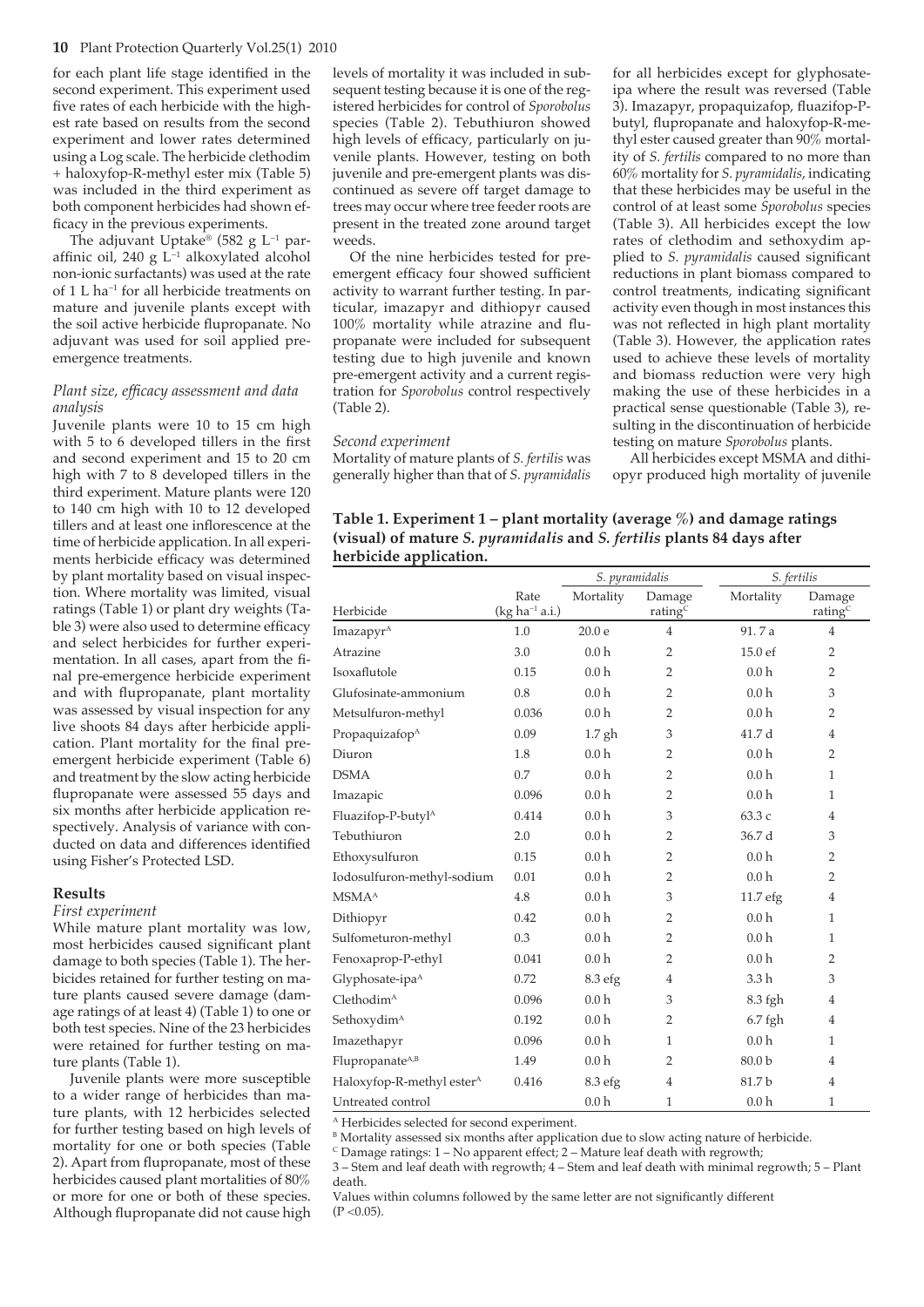**Table 2. Experiment 1 – plant mortality (average %) of pre-emergent and juvenile** *S. pyramidalis* **and** *S. fertilis* **plants 84 days after herbicide application.**

|                                       | Rate  | S. pyramidalis                 |                  | S. fertilis              |            |
|---------------------------------------|-------|--------------------------------|------------------|--------------------------|------------|
| Herbicide                             |       | $(kg ha^{-1} a.i.)$ Pre-emerge | Juvenile         | Pre-emerge               | Juvenile   |
| ImazapyrA,C                           | 1.0   | 100.0a                         | 100.0a           | 100.0a                   | 100.0a     |
| Atrazine <sup>A,C</sup>               | 3.0   | 21.2 bcd                       | 84.1 b           | 16.4 cde                 | 82.2 bcd   |
| Isoxaflutole                          | 0.15  | 15.1 cd                        | 32.5 cd          | 4.1 de                   | $18.8$ fgh |
| Glufosinate-ammonium <sup>A</sup>     | 0.8   | $\qquad \qquad -$              | 100.0a           | $\qquad \qquad -$        | 96.3 ab    |
| Metsulfuron-methyl                    | 0.036 | 14.5 cd                        | 9.5 fgh          | 1.8 <sub>e</sub>         | $2.4$ hij  |
| Diuron                                | 1.8   | 28.1 bcd                       | 0.0 <sub>h</sub> | 30.5 bcd                 | 10.3 hij   |
| <b>DSMA</b>                           | 0.7   | 11.1 cd                        | $6.7$ gh         | 9.0 de                   | 37.6 ef    |
| Imazapic                              | 0.096 | 25.4 bc                        | 21.7 def         | 12.0 cde                 | $10.0$ hij |
| Fluazifop-P-butyl <sup>A</sup>        | 0.414 |                                | 100.0 a          |                          | 100.0a     |
| Tebuthiuron                           | 2.0   | 53.6 <sub>b</sub>              | 100.0a           | 39.4 bc                  | 100.0a     |
| Ethoxysulfuron                        | 0.15  | 2.0 <sub>d</sub>               | 8.3 fgh          | 7.8 de                   | $16.7$ ghi |
| Iodosulfuron-methyl-sodium            | 0.01  | 6.8 cd                         | 9.3 efg          | 3.2 de                   | $5.0$ hij  |
| <b>MSMA</b> <sup>A</sup>              | 4.8   | $\qquad \qquad -$              | 33.1 cd          | $\overline{\phantom{m}}$ | 92.6 abc   |
| Dithiopyr <sup>AC</sup>               | 0.42  | 100.0a                         | 41.7c            | 100.0a                   | $30.2$ efg |
| Sulfometuron-methyl                   | 0.3   | 17.9 bcd                       | 52.2c            | 21.2 bcde                | $10.8$ hij |
| Fenoxaprop-P-ethyl <sup>A</sup>       | 0.041 |                                | 100.0a           |                          | 73.3 d     |
| Glyphosate-ipa <sup>A</sup>           | 0.72  |                                | 84.1 b           |                          | 93.2 abcd  |
| Clethodim <sup>A</sup>                | 0.096 | 12.7 cd                        | 100.0a           | 9.4 de                   | 100.0a     |
| Sethoxydim <sup>A</sup>               | 0.192 | $\overline{\phantom{0}}$       | 93.3 ab          | $\overline{\phantom{a}}$ | 84.6 cd    |
| Imazethapyr                           | 0.096 | 13.9 cd                        | $5.6$ gh         | 6.2 de                   | 7.5 hij    |
| Flupropanate <sup>A,B,C</sup>         | 1.49  | 27.8 bcd                       | 19.4 de          | 7.1 de                   | 44.7 e     |
| Haloxyfop-R-methyl ester <sup>A</sup> | 0.416 |                                | 100.0a           |                          | 100.0a     |
| Untreated control                     |       | 20.9 bcd                       | 0.0 <sub>h</sub> | $4.4$ de                 | 0.0 i      |

B Mortality assessed six months after application due to slow acting nature of herbicide. A Herbicides selected for second experiment on juvenile plants. C Herbicides selected for second experiment as pre-emergent herbicide. – Indicates herbicide not applied to plant life stage. Values within columns followed by the same letter are not significantly different ( $P < 0.05$ ).

**Table 3. Experiment 2 – plant mortality (average %) and dry weight (average g) of mature** *S. pyramidalis* **and** *S. fertilis* **plants 84 days after herbicide application.** 

|                          | Rate                |                  | S. pyramidalis     |                  | S. fertilis   |
|--------------------------|---------------------|------------------|--------------------|------------------|---------------|
| Herbicide                | $(kg ha^{-1} a.i.)$ | Mortality        | Weight             | Mortality        | Weight        |
| Imazapyr                 | 1.0                 | 0.0e             | 352.5 cdefg        | 0.0 g            | 284.2 bc      |
|                          | 2.0                 | 8.3 bcd          | 286.8 fgh          | 96.7 a           | 148.5 fgh     |
| Propaquizafop            | 0.2                 | 15.0 bc          | 387.8 cdefg        | 93.3 ab          | 166.6 efgh    |
|                          | 0.4                 | 50.0a            | 337.0 defg         | 96.7 a           | 142.1 h       |
| Fluazifop-P-butyl        | 0.424               | 3.3 cde          | 277.9 gh           | 46.7 de          | $207.6$ cdefg |
|                          | 0.848               | 61.7 a           | 389.0 cdefg        | 93.3 ab          | 163.4 efgh    |
| <b>MSMA</b>              | 4.8                 | 0.0 <sub>e</sub> | 405.0 bcdef        | 0.0 g            | 345.33 b      |
|                          | 9.6                 | 0.0e             | 355.6 cdefg        | 0.0 g            | 314.4 bc      |
| Glyphosate-ipa           | 0.720               | 0.0e             | 335.3 defg         | 0.0 g            | 261.0 cd      |
|                          | 1.44                | 60.0a            | 200.0 <sub>h</sub> | 18.3 f           | 147.4 gh      |
| Clethodim                | 0.192               | 0.0 <sub>e</sub> | 515.4 ab           | 1.7 g            | 205.9 defg    |
|                          | 0.384               | 0.0e             | 414.2 bcde         | 63.3 cd          | 300.4 bc      |
| Sethoxydim               | 0.24                | 0.0e             | 616.0a             | 21.7 ef          | 214.7 de      |
|                          | 0.48                | 0.0e             | 455.6 bcd          | 46.7 d           | 209.6 def     |
| Flupropanate             | 1.49                | 3.3 cde          | $361.0$ cdefg      | $95.0$ ab        | $200.1$ defgh |
|                          | 2.98                | $5.0$ cde        | 327.1 efg          | 100.0a           | 196.1 efgh    |
| Haloxyfop-R-methyl ester | 0.52                | 6.7 bcd          | 472.1 bc           | 81.7 bc          | 164.3 efgh    |
|                          | 1.04                | 13.3 bc          | 359.1 cdefg        | 90.0 ab          | 175.9 efgh    |
| Untreated control        |                     | 1.7 e            | 624.1a             | 1.7 <sub>g</sub> | 555.1 a       |

Values within columns followed by the same letter are not significantly different ( $P < 0.05$ ).

plants of both *Sporobolus* species (Table 4). This resulted in the discontinuation of testing of MSMA and dithiopyr on juvenile plants (Table 4). Although glufosinateammonium, sethoxydim and atrazine produced high mortality, testing of these herbicides on juvenile plants was also discontinued, as the high application rates used to achieve these levels of mortality are likely to severely limit the probable use of these herbicides (Table 4).

The pre-emergent herbicides produced 100% mortality at both application rates on both species. The exception was the lower rate of flupropanate applied to *S*. *pyramidalis*, where 83% mortality was recorded (Table 4).

## *Third experiment*

The higher rates of flupropanate, haloxyfop, propaquizafop, fluazifop-P-butyl and the clethodim-haloxyfop mix caused high mortalities of juvenile *S. fertilis* plants and warrant further trialling under field conditions (Table 5). The high mortality of juvenile *S. fertilis* plants caused by imazapyr, fenoxaprop-P-ethyl and glyphosate-ipa during the second experiment (Table 4) was not repeated in the third experiment even though the application rates were similar (Table 5). Mortality of juvenile *S.*  pyramidalis was not significantly different to the control treatment (Table 5), which was contrary to the high mortality caused by a number of the same herbicides during the second experiment (Table 4). In contrast to plant mortality, plant biomass comparisons showed significant herbicide effects, with almost all herbicides at all application rates significantly reducing plant biomass compared to control treatments.

Plant mortality was high in the preemergent treatments, with all herbicides causing 100% mortality for at least one application rate (Table 6), which supported the results from the second experiment. The effects of dithiopyr were not significantly different at all application rates across both species. In many cases there were no significant differences between these herbicides except at some of the lower application rates (Table 6).

## **Discussion**

Overall *S. fertilis* was generally more susceptible to a wider range of herbicides at lower application rates than *S. pyramidalis*, particularly with mature and juvenile plants and to a lesser extent with pre-emergent herbicides (Tables 1–6). This has been observed in the field with applications of flupropanate, where lower rates have been used to successfully control *S. fertilis*. Of concern in this study is the apparent low efficacy of flupropanate on juvenile and mature *S. pyramidalis* plants compared to efficacy on *S. fertilis* plants when applied at registered rates. These differences in efficacy are likely due to genetic factors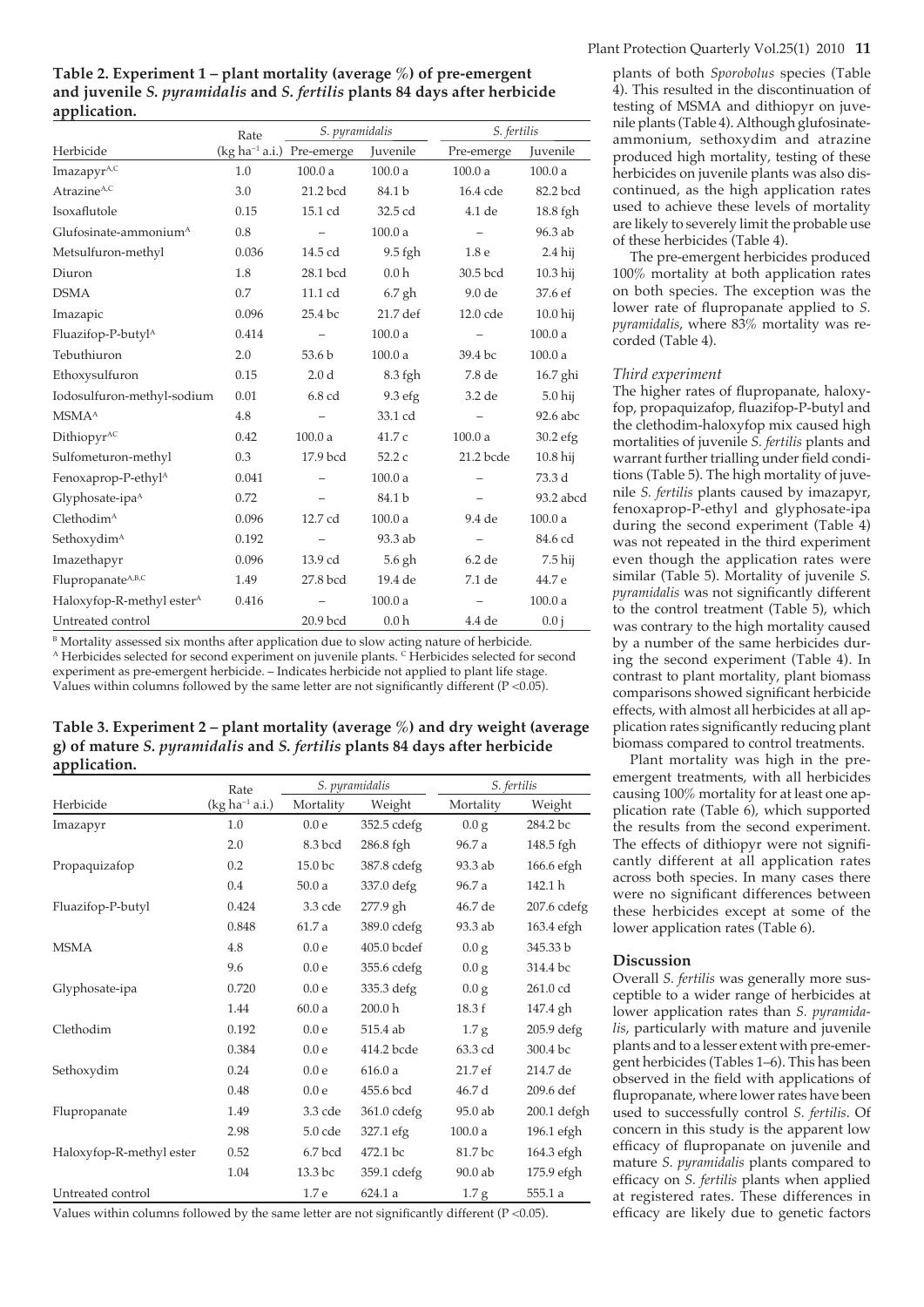## **12** Plant Protection Quarterly Vol.25(1) 2010

**Table 4. Experiment 2 – plant mortality (average %) of pre-emergent and juvenile** *S. pyramidalis* **and** *S. fertilis* **plants 84 days after herbicide application.** 

| Herbicide                                | Rate                | S. pyramidalis    |                   | S. fertilis              |                  |
|------------------------------------------|---------------------|-------------------|-------------------|--------------------------|------------------|
|                                          | $(kg ha^{-1} a.i.)$ | Pre-emerge        | Juvenile          | Pre-emerge               | Juvenile         |
| ImazapyrA,B                              | 0.5                 | 100.0a            | 100.0a            | 100.0a                   | 93.3 a           |
|                                          | 1.0                 | 100.0a            | 100.0a            | 100.0a                   | 100.0a           |
| Glufosinate-ammonium                     | 0.6                 |                   | 95.2 ab           |                          | 26.7 b           |
|                                          | 1.2                 |                   | 100.0a            |                          | 100.0a           |
| Propaquizafop <sup>A</sup>               | 0.1                 |                   | 100.0a            |                          | 100.0a           |
|                                          | 0.2                 |                   | 100.0a            |                          | 100.0a           |
| Dithiopyr <sup>B</sup>                   | 0.24                | 100.0a            | 0.0 <sub>e</sub>  | 100.0a                   | 0.0 <sub>d</sub> |
|                                          | 0.48                | 100.0a            | 0.0 <sub>e</sub>  | 100.0a                   | 0.0 <sub>d</sub> |
| Fluazifop-P-butyl <sup>A</sup>           | 0.212               | $\qquad \qquad -$ | 100.0a            |                          | 100.0a           |
|                                          | 0.424               |                   | 100.0a            |                          | 100.0a           |
| <b>MSMA</b>                              | 4.8                 |                   | 0.0 <sub>e</sub>  |                          | 0.0 <sub>d</sub> |
|                                          | 9.6                 |                   | 9.5 e             |                          | 11.7 c           |
| <b>Atrazine</b> <sup>B</sup>             | 2.0                 | 100.0a            | 85.0 b            | 100.0a                   | 94.6 a           |
|                                          | 4.0                 | 100.0a            | 100.0a            | 100.0a                   | 98.3 a           |
| Fenoxaprop-P-ethyl <sup>A</sup>          | 0.041               | —                 | 100.0a            | $\overline{\phantom{0}}$ | 98.3 a           |
|                                          | 0.082               | —                 | 100.0a            |                          | 95.0a            |
| Glyphosate-ipa <sup>A</sup>              | 0.720               | -                 | 100.0a            |                          | 100.0a           |
|                                          | 1.44                |                   | 100.0a            |                          | 100.0a           |
| Clethodim <sup>A</sup>                   | 0.048               |                   | 61.4 с            |                          | 96.7 a           |
|                                          | 0.096               |                   | 93.9 ab           |                          | 95.0a            |
| Sethoxydim                               | 0.12                |                   | 80.0 <sub>b</sub> |                          | 95.0 a           |
|                                          | 0.24                |                   | 100.0a            |                          | 98.3 a           |
| Flupropanate <sup>A,B</sup>              | 1.49                | 83.9 ab           | 40.7 d            | 100.0a                   | 100.0a           |
|                                          | 2.98                | 100.0a            | 100.0a            | 100.0a                   | 100.0a           |
| Haloxyfop-R-methyl<br>ester <sup>A</sup> | 0.208               |                   | 100.0a            |                          | 100.0a           |
|                                          | 0.416               |                   | 100.0a            |                          | 100.0a           |
| Untreated control                        |                     | 71.1 b            | 0.0 <sub>e</sub>  | 30.9 <sub>b</sub>        | 0.0 <sub>d</sub> |

A Herbicides selected for third experiment on juvenile plants.

<sup>B</sup> Herbicides selected for third experiment as pre-emergent herbicide.

– Indicates herbicide not applied to plant life stage.

Values within columns followed by the same letter are not significantly different ( $P < 0.05$ ).

influencing the herbicide tolerance of these *Sporobolus* species to flupropanate and the other herbicides

Flupropanate is registered for the control of *Sporobolus* grasses at all growth stages (Australian Pesticides and Veterinary Medicines Authority 2008) and offers some selectivity to grasses. However, anecdotal evidence suggests that there are several issues to be resolved with its use, such as soil type effects, tolerance of native grasses (particularly in the tropics), withholding periods, residue levels in agricultural products and herbicide resistance. Nevertheless the outcomes of this study indicate further work is needed to refine the application rates of flupropanate for effective control of *S. pyramidalis* and to resolve some of the unresolved issues with the use of this herbicide.

The absence of any potential post emergent grass selective herbicide for mature *S. pyramidalis* control is a critical gap in the management options for these grasses. There does, however, appear to be opportunities for further investigation of the efficacy and grass selectivity of several herbicides including imazapyr, propaquizafop, fluazifop-P-butyl and haloxyfop-Rmethyl ester, which caused high mortality when used on mature plants of *S. fertilis* (Table 3). However, it appears the likelihood of advances in this area in the near future is low due to limited funding opportunities and limited development of new active ingredients.

The variability in efficacy of herbicides on juvenile plants of both species (Tables 4 and 5) is likely to be caused by the different plant growth stage/size, with the larger juvenile plants being more tolerant of herbicides. This is common with many plant species (Ahmadi *et al.* 1980, Radosevich *et al*. 1997, Buriuan *et al.* 1999, Mc Daniel *et al*. 2002) and is a known key factor with many of the herbicides tested such as fluazifop-P-butyl, haloxyfop-R-methyl ester and fenoxaprop-P-ethyl. However there appears to be potential to control juvenile *S. fertilis* in legume crops and pastures, given that fluazifop-P-butyl and haloxyfop-Rmethyl ester are currently registered for grass control in these situations (Australian Pesticides and Veterinary Medicines Authority 2008). Control of *S. pyramidalis* in these situations is problematic as little activity was shown by these herbicides in the final experiment, even though with the previous experiment they caused high mortality. This indicates that plant growth stage/size at time of herbicide application will be critical if these herbicides are to be used successfully to control these species, given that the efficacy on the slightly larger plants of the third experiment was low (Table 5). Further experimentation will be required to resolve the interaction between growth stage/size and herbicide efficacy for both of these species if fluazifop-P-butyl and haloxyfop-R-methyl ester are to become part of recommended control practices.

From the current experiments and the work of Hawton (1976, 1980) and Loch and Harvey (1999) it appears that atrazine, with its pre-emergence and post emergence activity on seedlings, may offer some opportunities for control of WSGs in established grass pastures. However, residual effects on broad leaved herbaceous plants (legumes and forbs) in lower rainfall native pasture systems, where pasture regeneration and replacement are slower after initial injury; means lower potential utility for this treatment.

Dithiopyr may offer opportunities as a pre-emergence herbicide in established pastures as it appears to have no post emergence activity and is highly efficacious on both *Sporobolus* species (Tables 4 and 6). However further evaluation is needed before any recommendations could be made. The use of dithiopyr on large areas or in low input grazing systems may be cost prohibitive but where eradication of small infestations is the aim dithiopyr may be useful and therefore warrants further investigation.

Future work will need to focus on detailed field studies using the most efficacious rates of herbicides and weed growth stages identified in this study. This will further define application rates, growth stages and selectivity to pastures that will provide information for registration of new treatments for these weeds in pastures.

## **Acknowledgments**

The advice and assistance of Joe Vitelli, Barbara Madigan and Shane Campbell in the conduct of this study and preparation of this paper, along with the technical assistance of Simon Brooks, Catherine Setter and Anita Keir is much appreciated. Funding supplied by the CRC for Australian Weeds Management and Queensland Primary Industries and Fisheries is also gratefully acknowledged.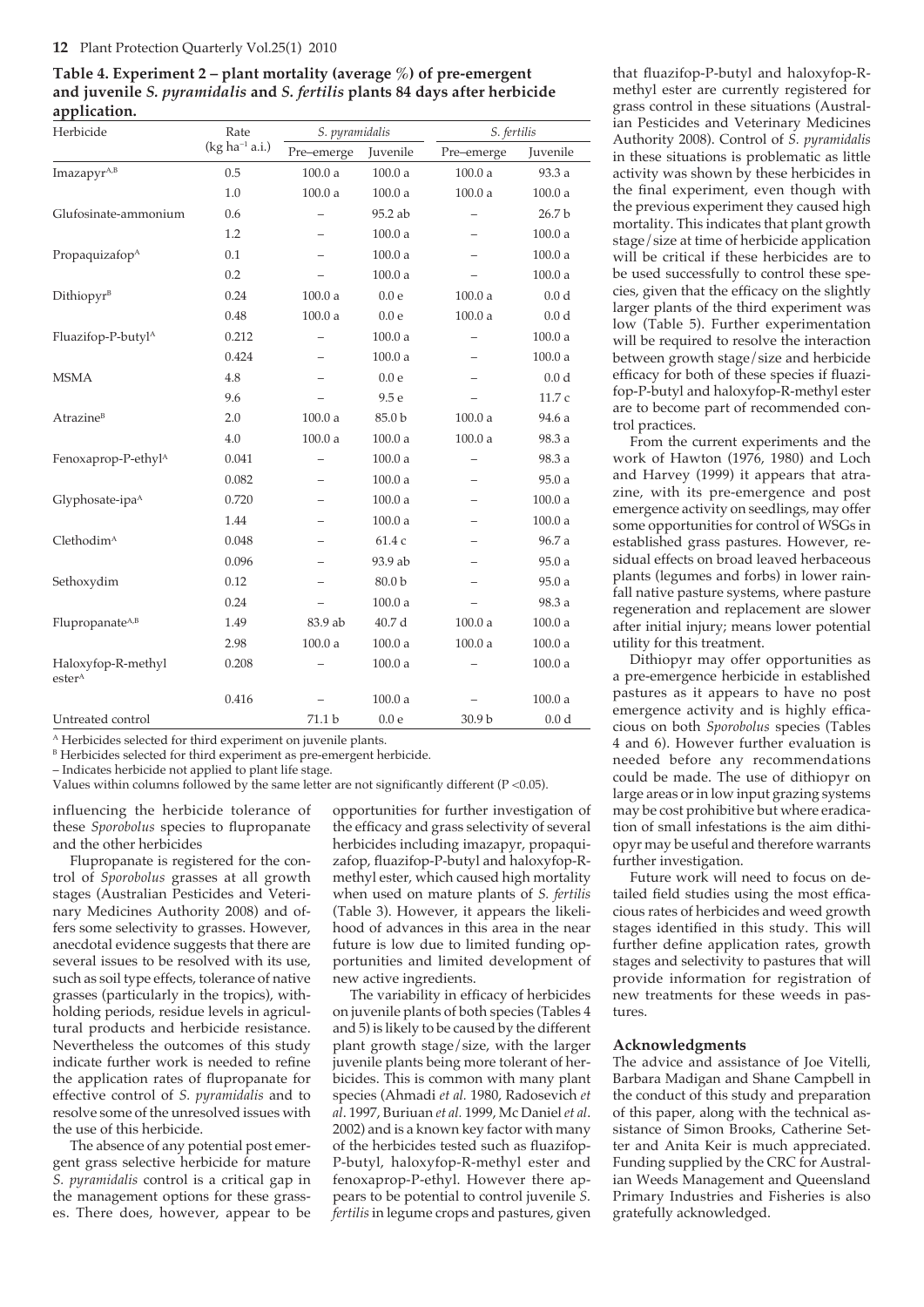| Table 5. Experiment 3 – plant mortality (average %) and dry weight (average g) of juvenile S. <i>pyramidalis</i> and |  |
|----------------------------------------------------------------------------------------------------------------------|--|
| S. fertilis plants 84 days after herbicide application.                                                              |  |

| Rate<br>$(kg ha-1 a.i.)$<br>Mortality<br>Weight<br>Mortality<br>Herbicide<br>1.025<br>33.3 hi<br>0.0a<br>20.4t<br>Imazapyr | Weight<br>19.8 nopqr |
|----------------------------------------------------------------------------------------------------------------------------|----------------------|
|                                                                                                                            |                      |
|                                                                                                                            |                      |
| 0.675<br>0.0a<br>38.1 opqr<br>13.3 jk                                                                                      | 19.9 nopqr           |
| 0.45<br>0.0a<br>$41.8$ nopq<br>16.7 ijk                                                                                    | 19.5 nopqr           |
| 0.3<br>0.0a<br>43.3 mnopq<br>$0.0\ \mathrm{m}$                                                                             | 23.2 klmno           |
| 0.2<br>$0.0\ \rm{a}$<br>0.0 <sub>m</sub><br>40.0 nopqr                                                                     | 30.1 fghijk          |
| 0.11<br>3.3 a<br>100.0a<br>$8.8\,\mathrm{u}$<br>Propaquizafop<br>46.5 lmnop                                                |                      |
| $0.07\,$<br>0.0a<br>43.3 mnopq<br>88.3 cde                                                                                 | 17.0 opqrst          |
| 0.045<br>0.0a<br>50.4 jklmno<br>23.3 ij                                                                                    | 22.3 lmnop           |
| 0.03<br>0.0a<br>57.7 fghijkl<br>15.0 jk                                                                                    | 19.9 nopqr           |
| 0.02<br>0.0a<br>$0.0\;\mathrm{m}$<br>63.3 cdefghi                                                                          | 29.8 fghijk          |
| Fluazifop-P-butyl<br>0.223<br>0.0a<br>85.0 bcde<br>$11.8$ stu<br>34.5 pqrs                                                 |                      |
| 0.148<br>0.0a<br>35.0 hi<br>40.1 nopqr                                                                                     | 16.6 opqrst          |
| 0.095<br>0.0a<br>51.1 ijklmn<br>13.3 jkl                                                                                   | 20.0 nopqr           |
| 0.064<br>0.0a<br>0.0 <sub>m</sub><br>50.4 jklmno                                                                           | 24.0 jklmno          |
| 0.042<br>0.0a<br>8.33 klm<br>54.7 ghijklm                                                                                  | 22.4 lmnop           |
| 0.131<br>0.0a<br>0.0 <sub>m</sub><br>Fenoxaprop-P-ethyl<br>61.4 defghij                                                    | 34.3 cdefgh          |
| 0.083<br>0.0a<br>0.0 <sub>m</sub><br>67.3 bcdefg                                                                           | 35.0 bcdefgh         |
| 0.052<br>0.0a<br>71.7 abcde<br>0.0 <sub>m</sub><br>39.4 bc                                                                 |                      |
| 0.035<br>0.0a<br>73.2 abcd<br>0.0 <sub>m</sub><br>41.7ab                                                                   |                      |
| 0.021<br>0.0a<br>0.0 <sub>m</sub><br>41.6 ab<br>46.6 lmnop                                                                 |                      |
| 0.756<br>0.0a<br>3.3 klm<br>Glyphosate-ipa<br>31.6 qrst                                                                    | 17.2 opqrs           |
| 0.504<br>8.3 a<br>$29.0$ rst<br>$6.7$ klm                                                                                  | 18.3 opqrs           |
| 0.0a<br>0.324<br>0.0 <sub>m</sub><br>58.0 fghijkl                                                                          | 36.2 bcdef           |
| 0.216<br>0.0a<br>$1.7 \text{ lm}$<br>60.7 defghijk                                                                         | 30.6 fghij           |
| 0.144<br>0.0a<br>0.0 <sub>m</sub><br>43.2 mnopq                                                                            | 35.7 bcdefg          |
| Clethodim<br>0.264<br>0.0a<br>52.6 hijklmn<br>63.3 fg<br>13.0 rstu                                                         |                      |
| 0.168<br>0.0a<br>75.6 abc<br>11.7 jkl                                                                                      | 20.7 mnopq           |
| 0.108<br>0.0a<br>61.2 defghij<br>3.3 klm                                                                                   | 29.8 fghijk          |
| 0.072<br>0.0a<br>64.6 bcdefgh<br>0.0 <sub>m</sub>                                                                          | 32.0 cdefghi         |
| 0.048<br>0.0 <sub>m</sub><br>38.7 bcd<br>0.0a<br>77.1 a                                                                    |                      |
| 3.054<br>Flupropanate<br>3.3a<br>50.8 ijklmno<br>100.0a                                                                    | 17.9 opqrs           |
| 2.012<br>$1.7\,\mathrm{a}$<br>56.1 fghijkl<br>91.7 bcd                                                                     | 26.7 ijklmn          |
| 76.3 ab<br>1.341<br>0.0a<br>68.3 fg                                                                                        | 24.1 jklmno          |
| 0.894<br>60.4 efghijk<br>0.0a<br>75.0 def                                                                                  | 30.8 efghij          |
| 0.596<br>0.0a<br>80.5a<br>53.3 gh                                                                                          | 27.9 hijklm          |
| Haloxyfop-R-methyl ester<br>0.208<br>6.7 a<br>$25.0$ st<br>93.3 abc                                                        | 14.6 qrstu           |
| 0.135<br>5.0a<br>96.7 ab<br>31.4 qrst                                                                                      | 15.7 pqrstu          |
| 0.083<br>0.0a<br>48.4 klmno<br>$6.7$ klm                                                                                   | 23.8 jklmno          |
| 0.052<br>58.8 fghijkl<br>$0.0\ \mathrm{m}$<br>0.0a                                                                         | 38.1 bcde            |
| 0.031<br>0.0a<br>60.8 defghijk<br>3.3 klm                                                                                  | 27.7 hijklm          |
| Clethodim + Haloxyfop-R-methyl<br>$0.22 + 0.053$<br>$16.7\ \rm{a}$<br>31.3 qrst<br>88.3 cde<br>9.2 u                       |                      |
| ester<br>$0.154 + 0.034$<br>3.3a<br>46.1 lmnop<br>96.7 ab<br>9.8 tu                                                        |                      |
| $0.09 + 0.022$<br>50.4 klmno<br>0.0a<br>51.7 gh                                                                            | 18.1 opqrs           |
| $0.06 + 0.014$<br>0.0a<br>63.0 cdefghij<br>$10.0$ ijk                                                                      | 28.6 ghijkl          |
| $67.7\rm\,bcdef$<br>$0.04 + 0.01$<br>0.0a<br>$0.0\ \mathrm{m}$                                                             | 30.8 efghij          |
| Untreated control<br>82.1a<br>$0.0\ \mathrm{m}$<br>46.9 a<br>0.0a                                                          |                      |

Values within columns followed by the same letter are not significantly different (P <0.05).